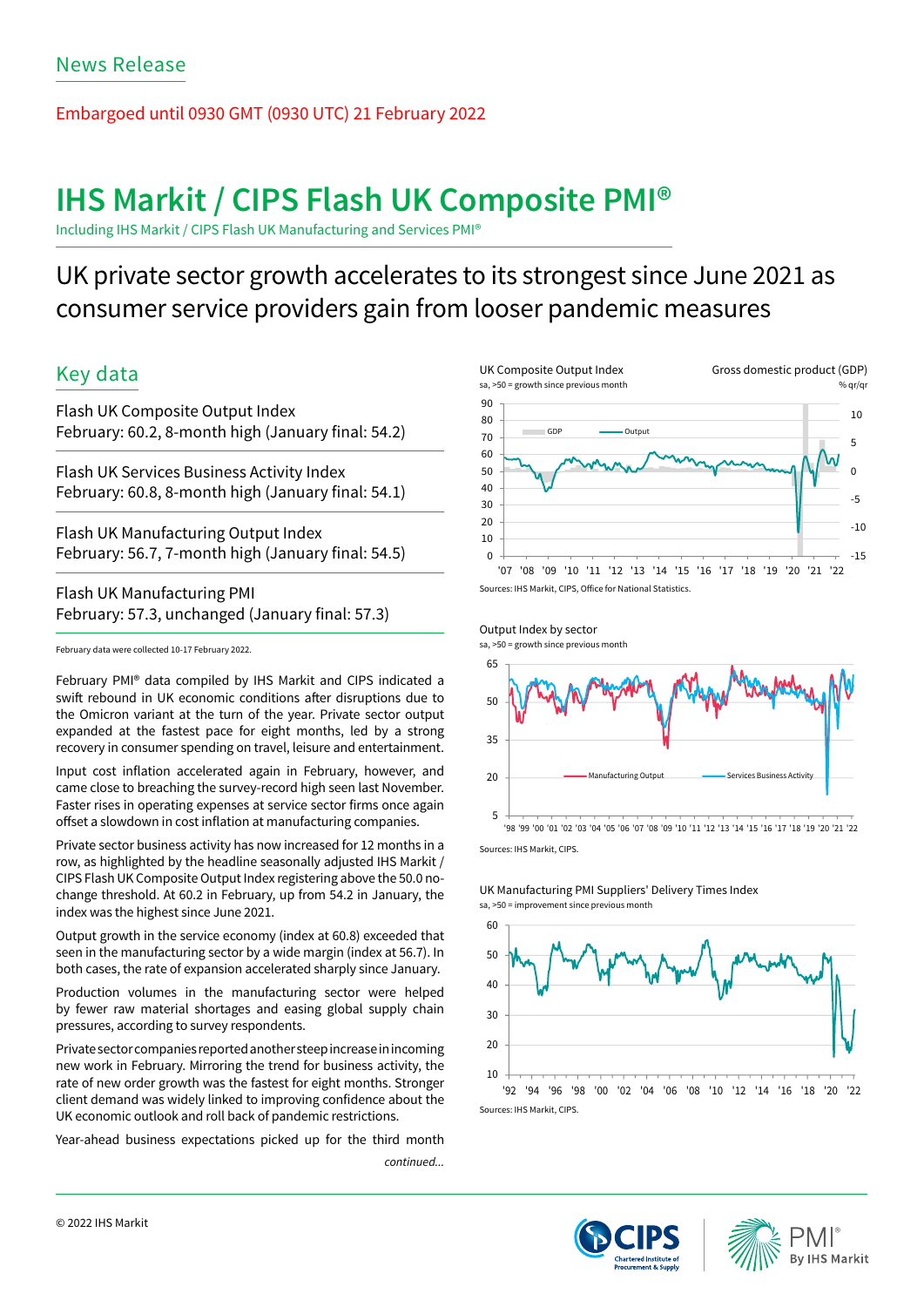running and were the most optimistic since May 2021, according Comment to the latest survey data. Positive sentiment towards the business outlook was linked to a strong recovery in client demand after the Omicron wave, as well as long-term expansion plans and hopes that the worst phase of supply disruption has passed.

Staff recruitment accelerated again in February in response to increased workloads and favourable growth projections. The rate of private sector employment growth was the fastest since October 2021, which was largely driven by stronger job creation in the service economy.

Severe inflationary pressures persisted in February, as higher wages, energy bills and raw material costs all contributed to rising operating expenses. The overall rate of input cost inflation was the steepest since last November and the second-highest since the index began in January 1998. This resulted in another sharp increase in average prices charged by private sector firms, although the latest rise was softer than at the start of the year.

## IHS Markit / CIPS Flash UK Manufacturing PMI®

The seasonally adjusted IHS Markit/CIPS Flash UK Manufacturing Purchasing Managers' Index® (PMI®) – a composite single-figure indicator of manufacturing performance – registered 57.3 in February, unchanged from the index reading seen in January and well above the neutral 50.0 threshold. Stronger production growth and a steeper rise in stocks of purchases were the main factors boosting the PMI reading in February, while softer job creation acted as a drag on the headline index.

Output volumes expanded to the greatest extent since July 2021, which survey respondents widely linked to improved raw material availability and successful restocking of critical components. The seasonally adjusted Suppliers' Delivery Times Index continued to signal severe pressure on manufacturing supply chains in February, but reports of delays were the least widespread since November 2020.

Goods producers noted that staff absences due to COVID-19 and shortages of candidates to fill vacancies were the main constraints on production growth in February. Backlogs of work nonetheless decreased at the fastest rate since June 2020 as a combination of stalling new order growth and rising inventories helped to reduce pressure on business capacity.

## IHS Markit / CIPS Flash UK Services PMI®

February data highlighted a rapid rebound in service sector activity after a soft patch around the turn of the year due to Omicron variant restrictions on consumer services. At 60.8, up from 54.1 in January and 53.6 in December, the headline seasonally adjusted IHS Markit/CIPS Flash UK Services PMI® Business Activity Index signalled the strongest rate of output expansion since June 2021. The monthly gain in momentum (6.7 index points) was broadly in line with that seen in March 2021 as the roadmap out of lockdown restrictions began.

New order growth also accelerated sharply in February, with the speed of recovery the strongest for eight months. Survey respondents noted rising spending on travel, leisure and entertainment, alongside another month of robust demand for business services.

Exceptionally strong input cost inflation (second-highest since the survey began in July 1996) led to a further steep rise in output charges in February. That said, the latest increase in prices charged was slightly slower than January's record high.

Chris Williamson, Chief Business Economist at IHS Markit, said:

*"The latest PMI surveys indicate a resurgent economy in February, as business activity leapt as COVID-19 containment measures were relaxed.*

*"With the PMI's gauge of output growth accelerating markedly in February and cost pressures intensifying to the secondhighest on record, the odds of an increasingly aggressive policy tightening have shortened, with a third back-to-back rate rise looking increasingly inevitable in March.* 

*"However, the indications of a growing plight for manufacturers will need to be watched, and the service sector's new business index will need to be monitored for signs of the demand revival losing steam. Given the rising cost of living, higher energy prices and increased uncertainty caused by the escalating crisis in Ukraine, downside risks to the demand outlook have risen."*

### Duncan Brock, Group Director at CIPS, said:

*"Recovery in private sector business went up a few notches in February with the fastest uptick in new order levels for eight months and buoyant optimism the highest since May 2021. "Steering the course to increased business activity for the*  twelfth month in a row was largely attributed to the number *of holidays and hospitality bookings as national lockdowns*  became a thing of the past and consumer confidence returned. No sign of improvements in price inflation however *which remained stubbornly high. With February's rate of cost*  inflation the second highest on record, wage rises, energy *costs and continuing raw materials shortages took a sizeable*  chunk out of business profits.

*"On the other side, manufacturers saw a subdued pipeline of work along with job hires as building capacity remained*  difficult with the continuing talent shortages and vacancies were unlikely to be filled. Even with the strongest month for *supply chain performance since November 2020 some raw*  materials were still difficult to source and shipping delays *remained. As the shadow of the pandemic recedes and Brexit obstacles come into view, respondents reporting ongoing*  delays and customs difficulties show there are challenges *aplenty for the coming months."*